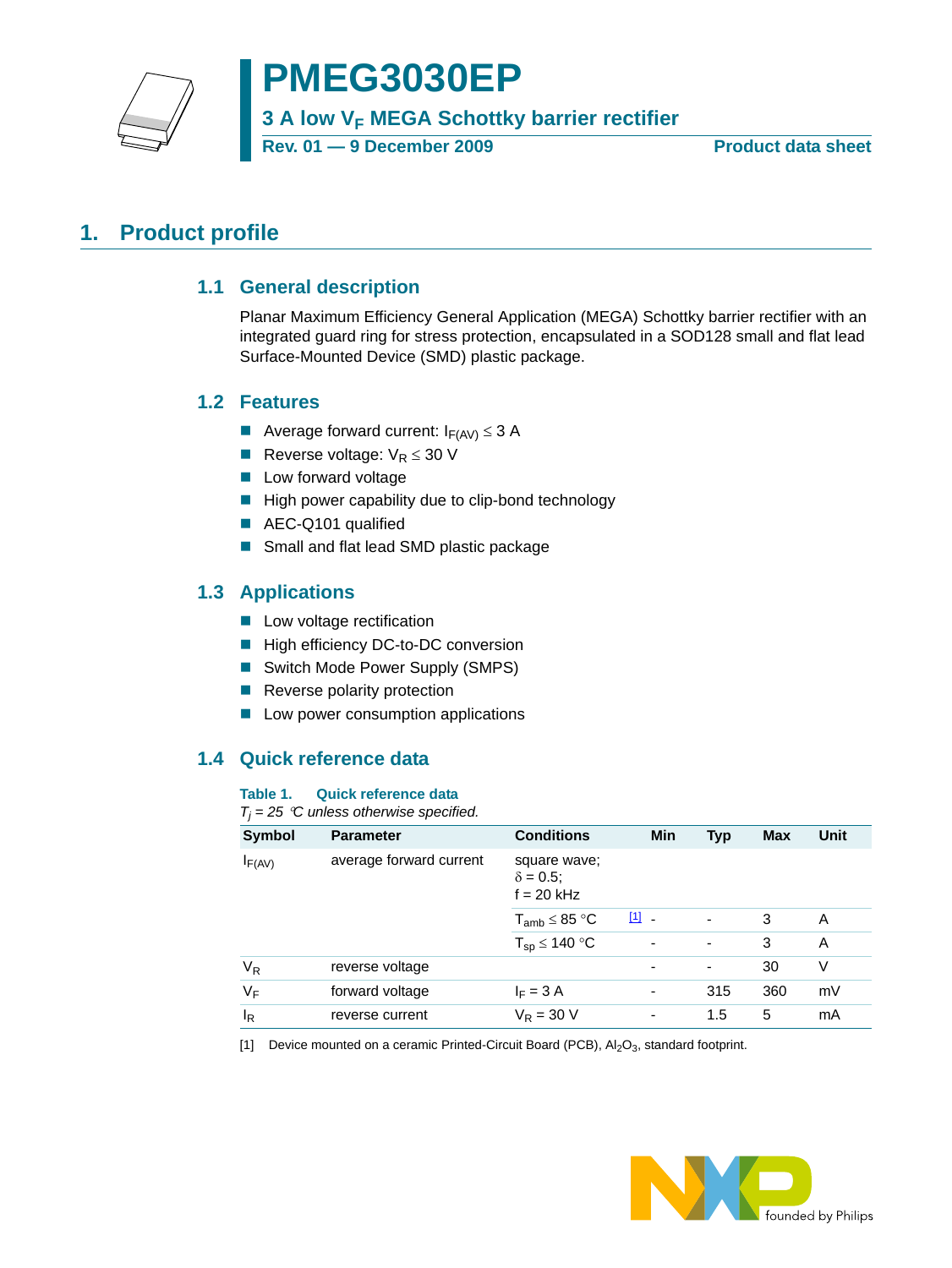# <span id="page-1-1"></span>**2. Pinning information**

| Table 2. | <b>Pinning</b>     |                           |                       |
|----------|--------------------|---------------------------|-----------------------|
| Pin      | <b>Description</b> | <b>Simplified outline</b> | <b>Graphic symbol</b> |
|          | cathode            | [1]                       |                       |
| ⌒        | anode              | 2                         | 1 $\overline{+}$ 2    |
|          |                    |                           | sym001                |

<span id="page-1-0"></span>[1] The marking bar indicates the cathode.

# <span id="page-1-2"></span>**3. Ordering information**

| <b>Type number</b> | Package     |                                          |                    |
|--------------------|-------------|------------------------------------------|--------------------|
|                    | <b>Name</b> | <b>Description</b>                       | Version            |
| PMEG3030EP         |             | plastic surface-mounted package; 2 leads | SOD <sub>128</sub> |

## <span id="page-1-3"></span>**4. Marking**

| Table 4. Marking codes |                     |
|------------------------|---------------------|
| Type number            | <b>Marking code</b> |
| PMEG3030EP             | A5                  |

## <span id="page-1-4"></span>**5. Limiting values**

#### **Table 5. Limiting values**

*In accordance with the Absolute Maximum Rating System (IEC 60134).*

| Symbol           | <b>Parameter</b>                       | <b>Conditions</b>                                | <b>Min</b>    | <b>Max</b> | <b>Unit</b> |
|------------------|----------------------------------------|--------------------------------------------------|---------------|------------|-------------|
| V <sub>R</sub>   | reverse voltage                        | $T_i = 25 °C$                                    |               | 30         | V           |
| $I_{F(AV)}$      | average forward current                | square wave;<br>$\delta = 0.5$ ;<br>$f = 20$ kHz |               |            |             |
|                  |                                        | $T_{amb} \leq 85 °C$                             | $\boxed{1}$ - | 3          | A           |
|                  |                                        | $T_{sp} \le 140 °C$                              |               | 3          | A           |
| $I_{FSM}$        | non-repetitive peak<br>forward current | square wave;<br>$t_{p}$ = 8 ms                   | $\boxed{2}$ - | 50         | A           |
| $P_{\text{tot}}$ | total power dissipation                | $T_{amb} \leq 25 °C$                             | $[3][4]$ $-$  | 625        | mW          |
|                  |                                        |                                                  | $[3][5]$ .    | 1050       | mW          |
|                  |                                        |                                                  | [3][1]        | 2100       | mW          |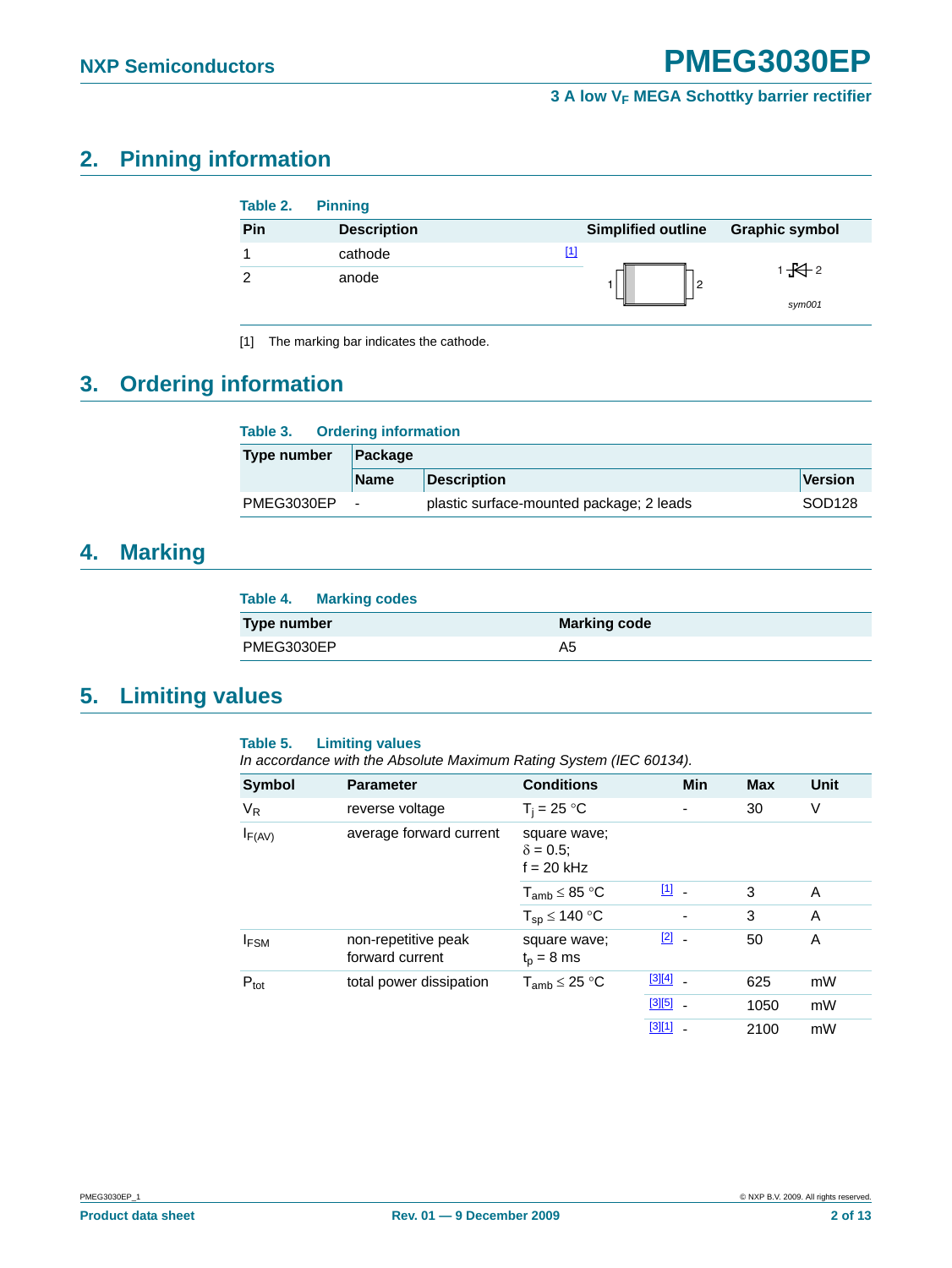#### **Table 5. Limiting values** *…continued*

*In accordance with the Absolute Maximum Rating System (IEC 60134).*

| <b>Symbol</b> | <b>Parameter</b>     | <b>Conditions</b> | Min                      | <b>Max</b> | Unit |
|---------------|----------------------|-------------------|--------------------------|------------|------|
|               | junction temperature |                   | $\overline{\phantom{0}}$ | 150        | °C   |
| l amb         | ambient temperature  |                   | $-55$                    | +150       | °C   |
| l stg         | storage temperature  |                   | -65                      | +150       | °C   |

<span id="page-2-0"></span>[1] Device mounted on a ceramic PCB,  $Al_2O_3$ , standard footprint.

<span id="page-2-1"></span>[2]  $T_i = 25$  °C prior to surge.

<span id="page-2-2"></span>[3] Reflow soldering is the only recommended soldering method.

<span id="page-2-3"></span>[4] Device mounted on an FR4 PCB, single-sided copper, tin-plated and standard footprint.

<span id="page-2-4"></span>[5] Device mounted on an FR4 PCB, single-sided copper, tin-plated, mounting pad for cathode 1 cm2.

## <span id="page-2-11"></span>**6. Thermal characteristics**

| Table 6.       | <b>Thermal characteristics</b>                      |                   |                                   |                          |            |      |
|----------------|-----------------------------------------------------|-------------------|-----------------------------------|--------------------------|------------|------|
| <b>Symbol</b>  | <b>Parameter</b>                                    | <b>Conditions</b> | Min                               | <b>Typ</b>               | <b>Max</b> | Unit |
| $R_{th(i-a)}$  | thermal resistance from<br>junction to ambient      | in free air       | $[1][2]$                          |                          |            |      |
|                |                                                     |                   | [3]<br><b>.</b>                   | $\overline{\phantom{a}}$ | 200        | K/W  |
|                |                                                     |                   | $[4]$<br>$\overline{\phantom{a}}$ | ٠                        | 120        | K/W  |
|                |                                                     |                   | [5]                               | ٠                        | 60         | K/W  |
| $R_{th(j-sp)}$ | thermal resistance from<br>junction to solder point |                   | $[6]$ $-$                         | -                        | 12         | K/W  |

<span id="page-2-5"></span>[1] For Schottky barrier diodes thermal runaway has to be considered, as in some applications the reverse power losses  $P_R$  are a significant part of the total power losses.

<span id="page-2-6"></span>[2] Reflow soldering is the only recommended soldering method.

- <span id="page-2-7"></span>[3] Device mounted on an FR4 PCB, single-sided copper, tin-plated and standard footprint.
- <span id="page-2-8"></span>[4] Device mounted on an FR4 PCB, single-sided copper, tin-plated, mounting pad for cathode 1 cm2.

<span id="page-2-9"></span>[5] Device mounted on a ceramic PCB,  $Al_2O_3$ , standard footprint.

<span id="page-2-10"></span>[6] Soldering point of cathode tab.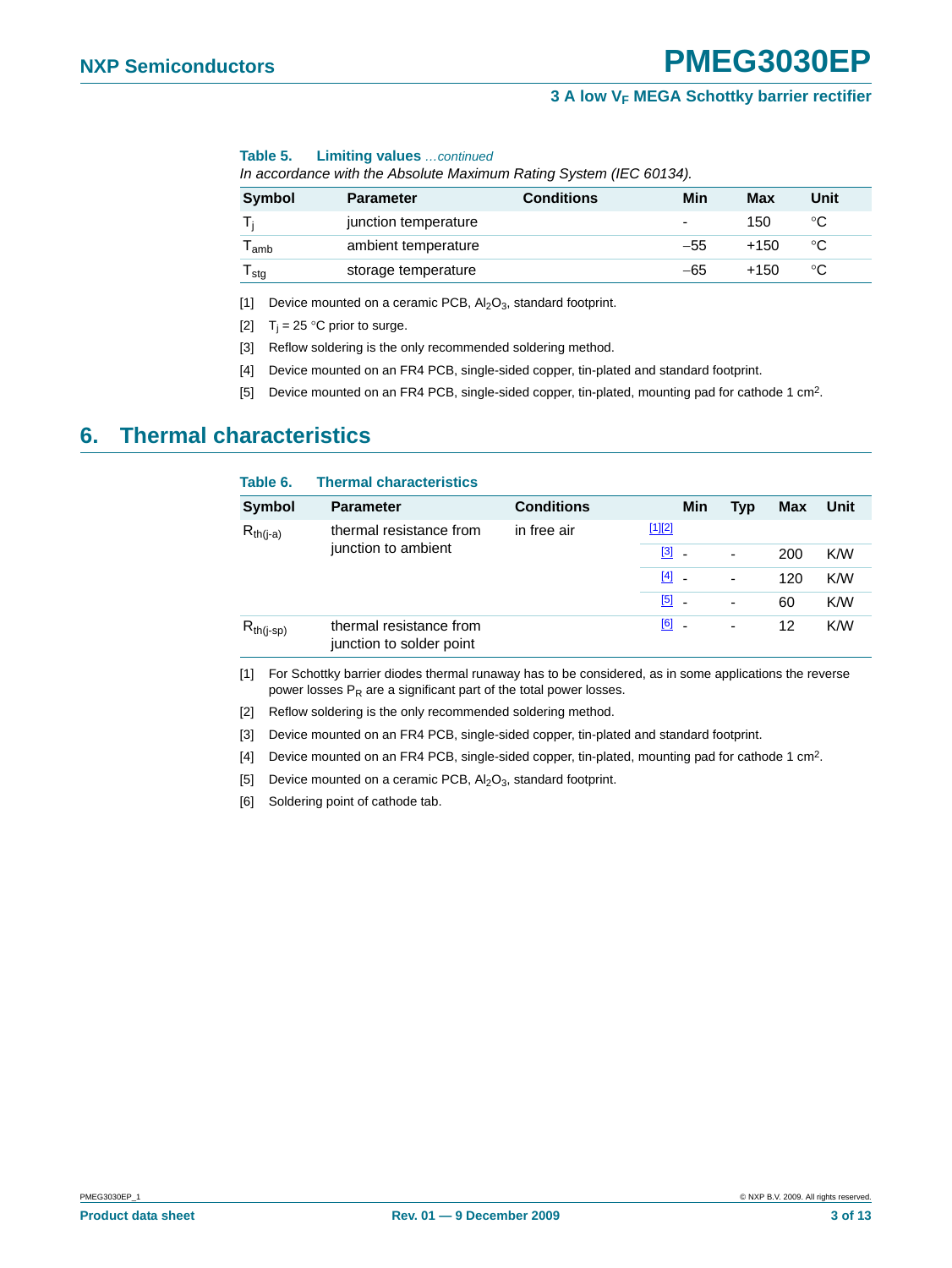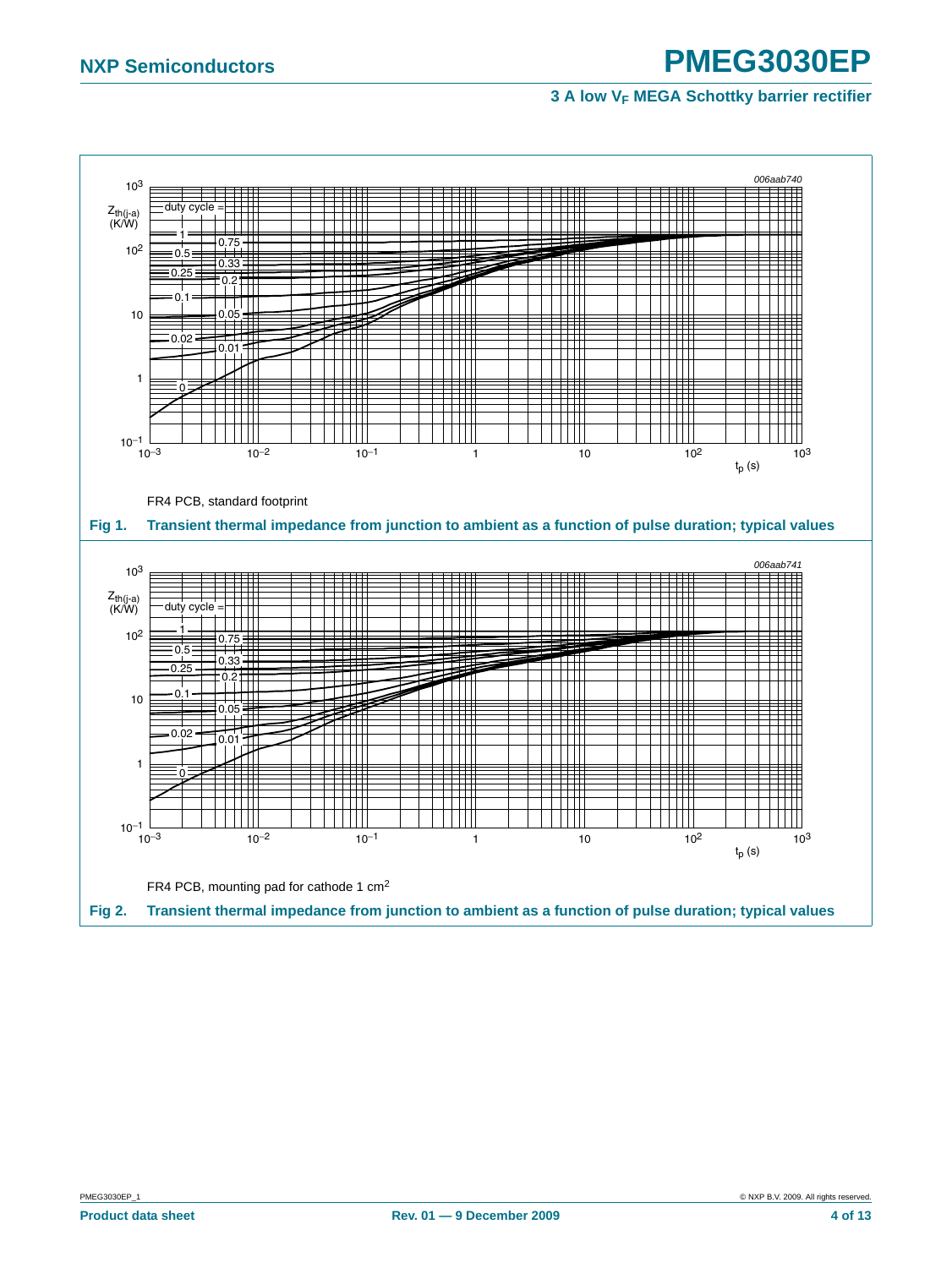#### *006aab742* 102  $\equiv$  duty cycle = ₩  $1 + 0.75$ Z<sub>th(j-a)</sub><br>(K/W)  $\Omega$ ПI 0.33 H  $-0.25 - 0.25$ 10 0.1 0.05 ┿╇ ┯┪┪┪┪ ┯ ┱  $\overline{\mathcal{A}}$  $0.02 - 0.01$ 1 W ∓ Ŧ  $\epsilon$ ┯ ╈╈╈╈ TH H ┯ ┯┷ T TTI  $10^{-1}$   $\frac{1}{10^{-3}}$  $10^{-3}$  10<sup>-2</sup> 10<sup>-1</sup> 1 10 10<sup>2</sup> 10<sup>3</sup>  $t_p(s)$ Ceramic PCB, Al<sub>2</sub>O<sub>3</sub>, standard footprint **Fig 3. Transient thermal impedance from junction to ambient as a function of pulse duration; typical values**

# <span id="page-4-0"></span>**7. Characteristics**

#### **Table 7. Characteristics**

|  |  |  | $T_i = 25$ °C unless otherwise specified. |  |
|--|--|--|-------------------------------------------|--|
|--|--|--|-------------------------------------------|--|

| <b>Symbol</b> | <b>Parameter</b>  | <b>Conditions</b> | <b>Min</b>               | <b>Typ</b> | <b>Max</b>               | Unit |
|---------------|-------------------|-------------------|--------------------------|------------|--------------------------|------|
| $V_F$         | forward voltage   | $I_F = 0.5 A$     | $\overline{\phantom{a}}$ | 235        | 270                      | mV   |
|               |                   | $I_F = 1 A$       | $\overline{\phantom{a}}$ | 260        | 290                      | mV   |
|               |                   | $I_F = 3 A$       | $\overline{\phantom{a}}$ | 315        | 360                      | mV   |
| $I_R$         | reverse current   | $V_R = 5 V$       | $\overline{\phantom{a}}$ | 190        | ٠                        | μA   |
|               |                   | $V_R = 30 V$      | $\overline{\phantom{a}}$ | 1.5        | 5                        | mA   |
| $C_d$         | diode capacitance | $f = 1$ MHz       |                          |            |                          |      |
|               |                   | $V_R = 1 V$       | $\blacksquare$           | 470        | $\overline{\phantom{a}}$ | рF   |
|               |                   | $V_R = 10 V$      | $\overline{\phantom{a}}$ | 160        | ۰                        | рF   |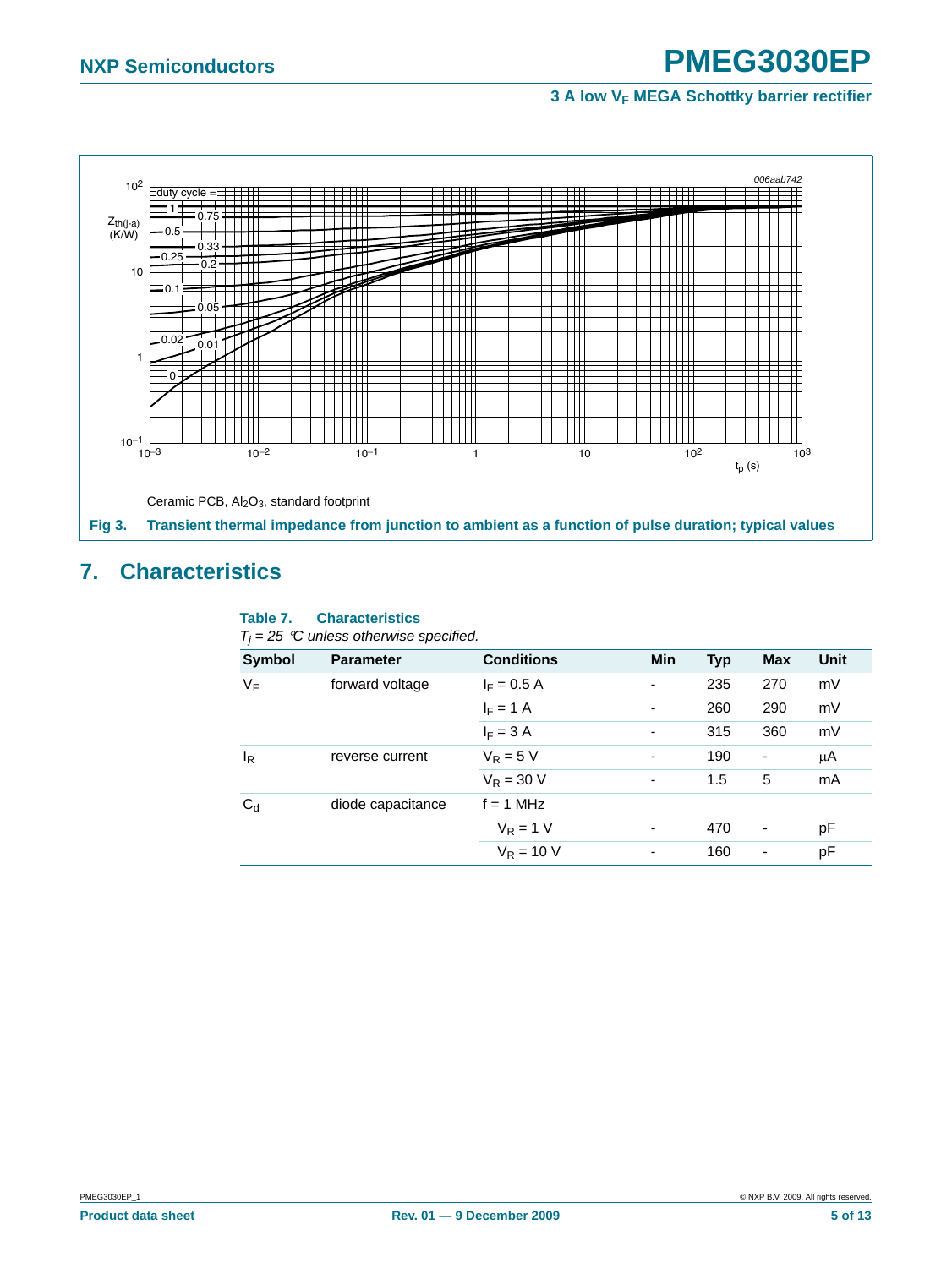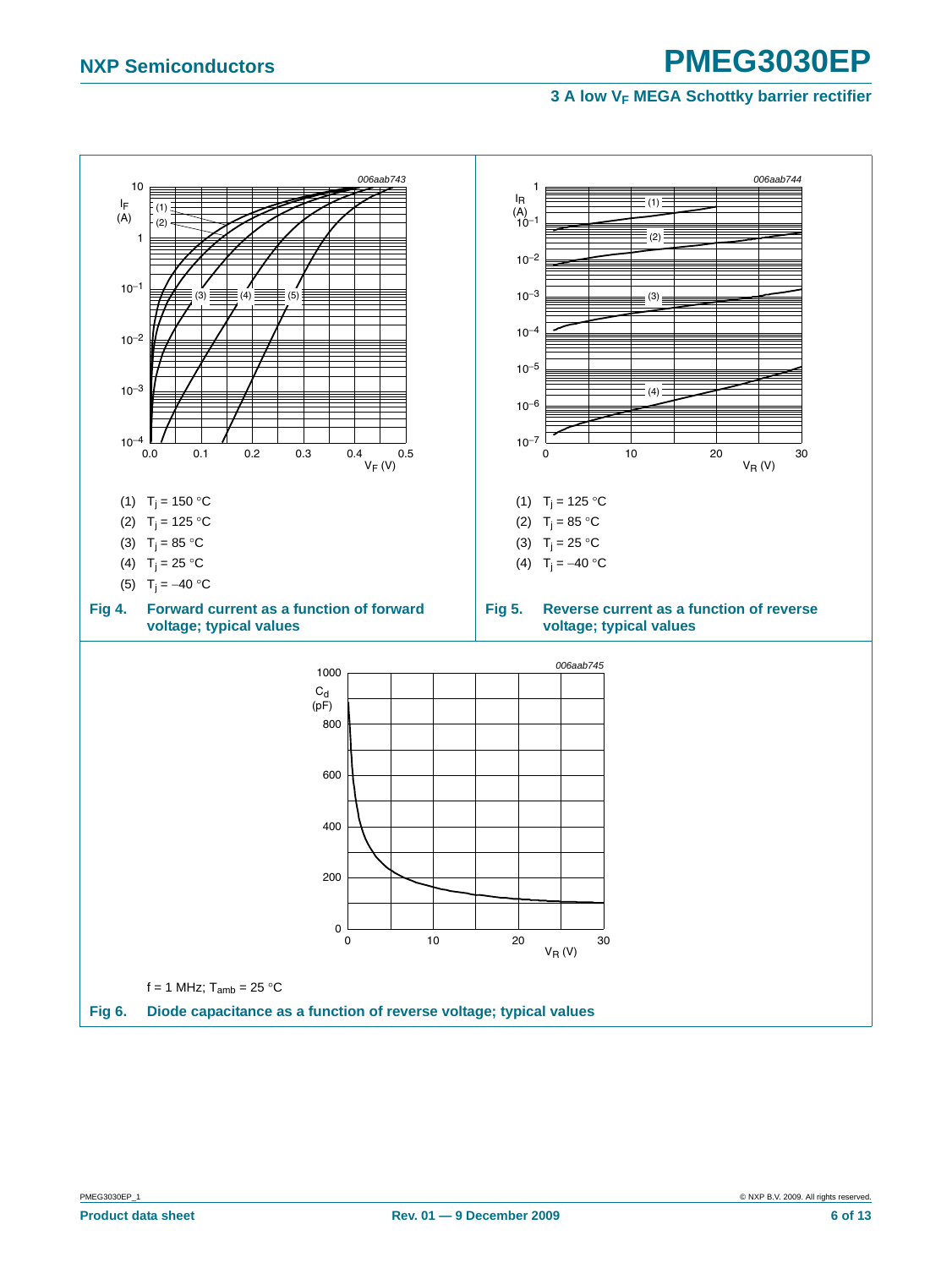<span id="page-6-1"></span><span id="page-6-0"></span>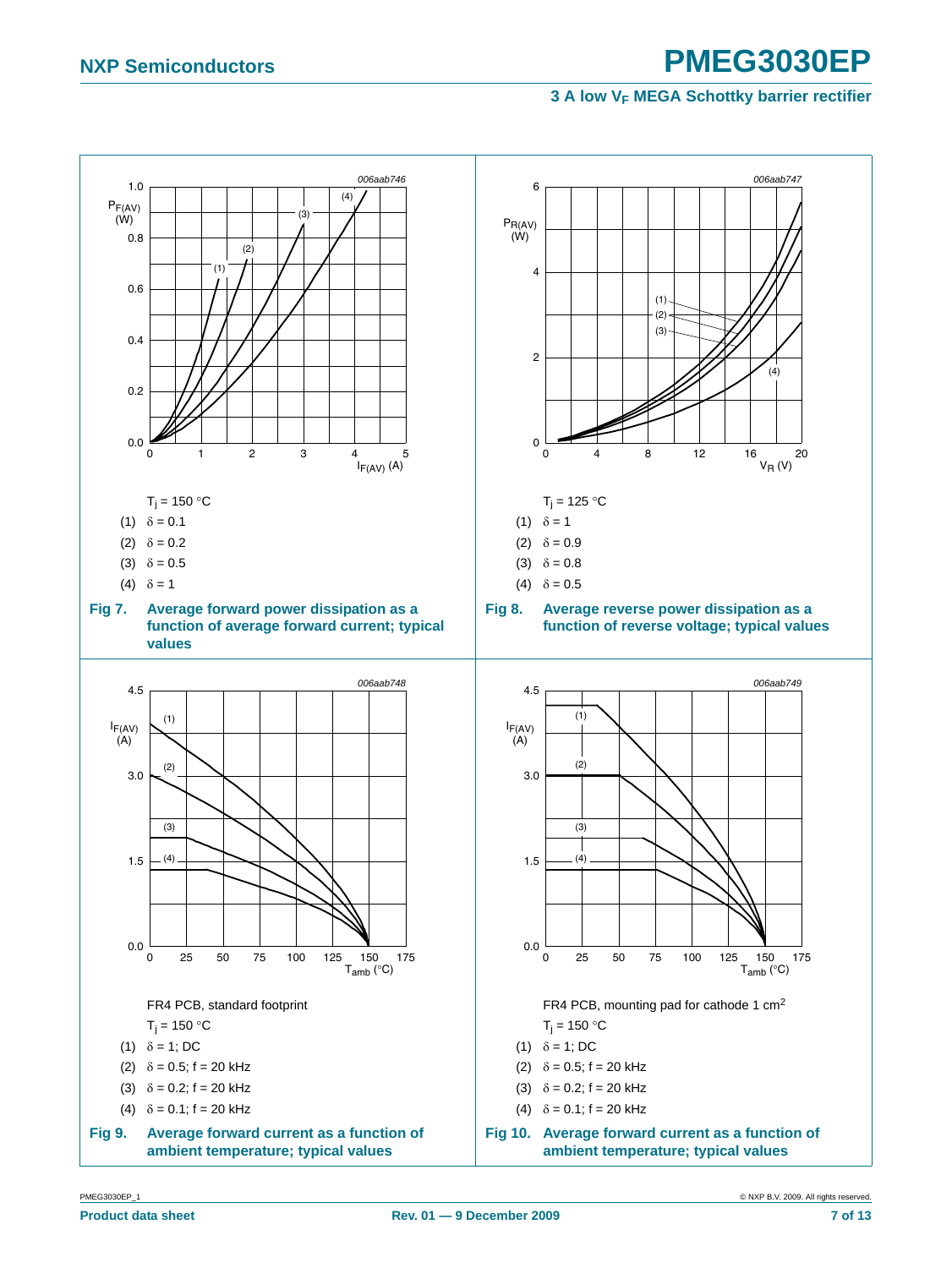<span id="page-7-1"></span><span id="page-7-0"></span>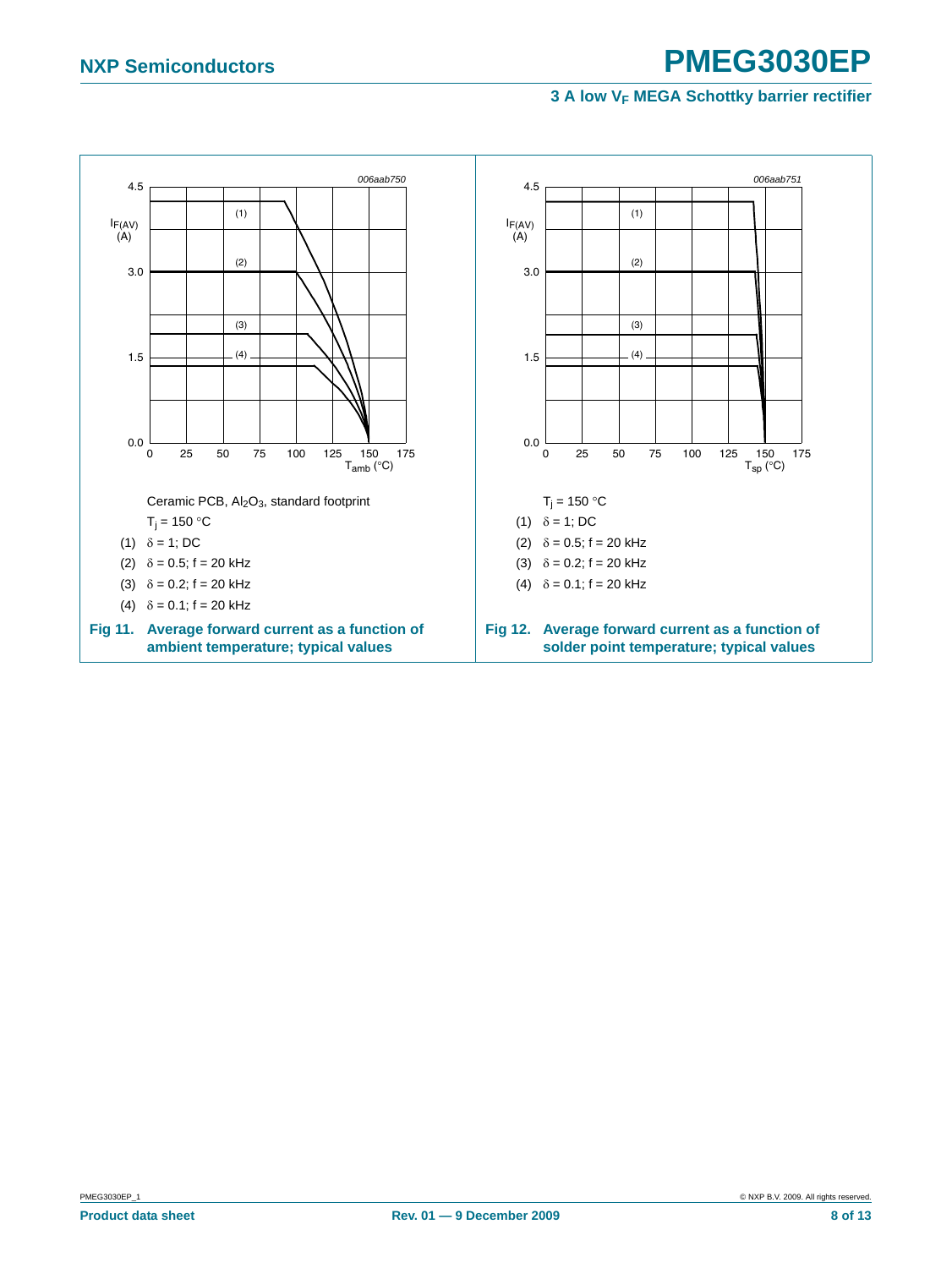## <span id="page-8-0"></span>**8. Test information**



The current ratings for the typical waveforms as shown in [Figure 9](#page-6-0), [10,](#page-6-1) [11](#page-7-0) and [12](#page-7-1) are calculated according to the equations:  $I_{F(AV)} = I_M \times \delta$  with  $I_M$  defined as peak current,

 $I_{RMS}$  =  $I_{F(AV)}$  at DC, and  $\ I_{RMS}$  =  $I_M \times \sqrt{\delta}$  with I<sub>RMS</sub> defined as RMS current.

### <span id="page-8-1"></span>**8.1 Quality information**

This product has been qualified in accordance with the Automotive Electronics Council (AEC) standard *Q101 - Stress test qualification for discrete semiconductors*, and is suitable for use in automotive applications.

## <span id="page-8-2"></span>**9. Package outline**

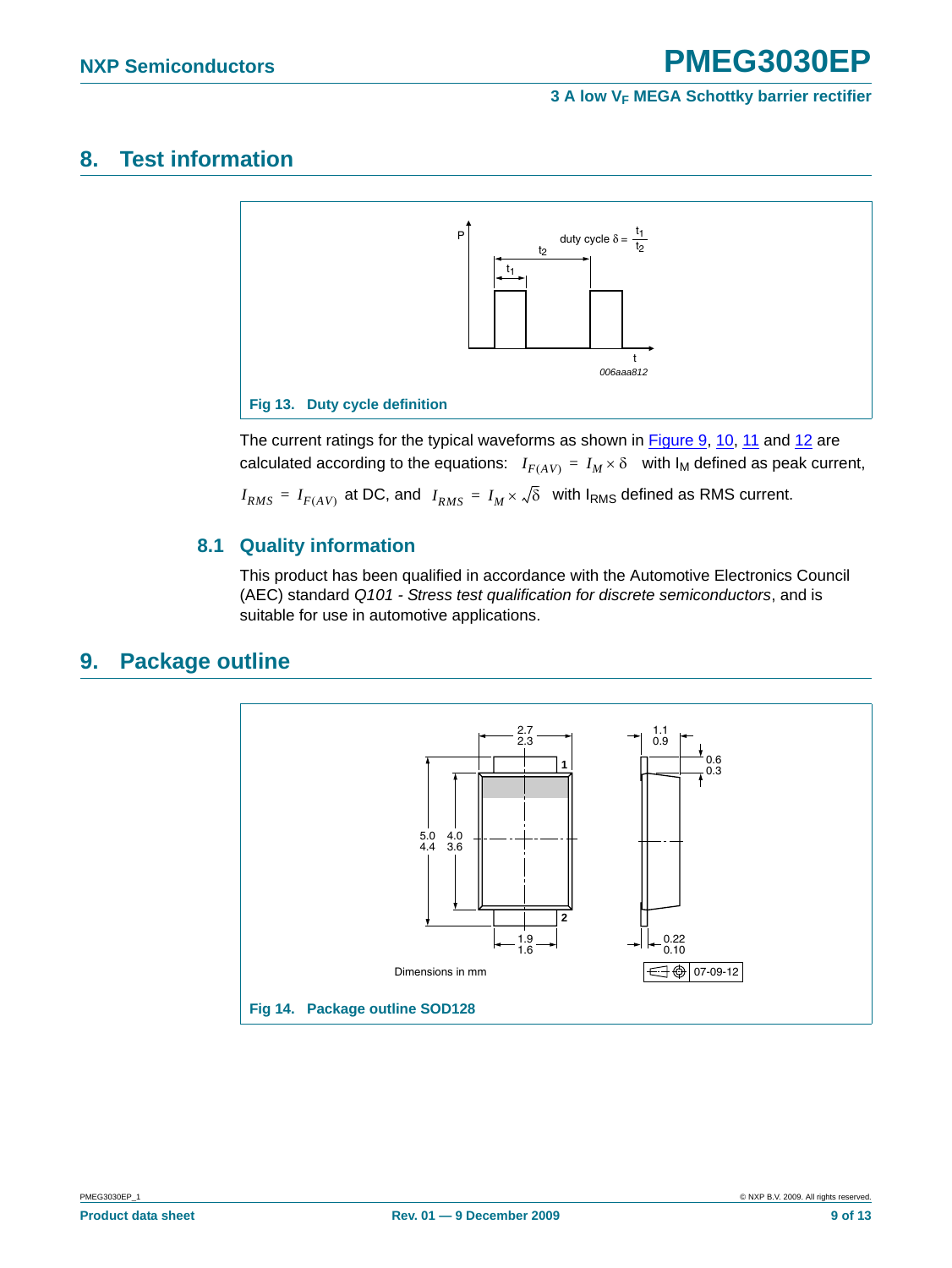# <span id="page-9-1"></span>**10. Packing information**

| Table 8. Packing methods<br>The indicated -xxx are the last three digits of the 12NC ordering code.[1] |                    |                                                                                  |                         |  |  |
|--------------------------------------------------------------------------------------------------------|--------------------|----------------------------------------------------------------------------------|-------------------------|--|--|
| Type number                                                                                            | Package            | <b>Description</b>                                                               | <b>Packing quantity</b> |  |  |
|                                                                                                        |                    |                                                                                  | 3000                    |  |  |
| PMEG3030EP                                                                                             | SOD <sub>128</sub> | 4 mm pitch, 12 mm tape and reel                                                  | $-115$                  |  |  |
| [1]                                                                                                    |                    | For further information and the availability of packing methods, see Section 14. |                         |  |  |

# <span id="page-9-2"></span>**11. Soldering**

<span id="page-9-0"></span>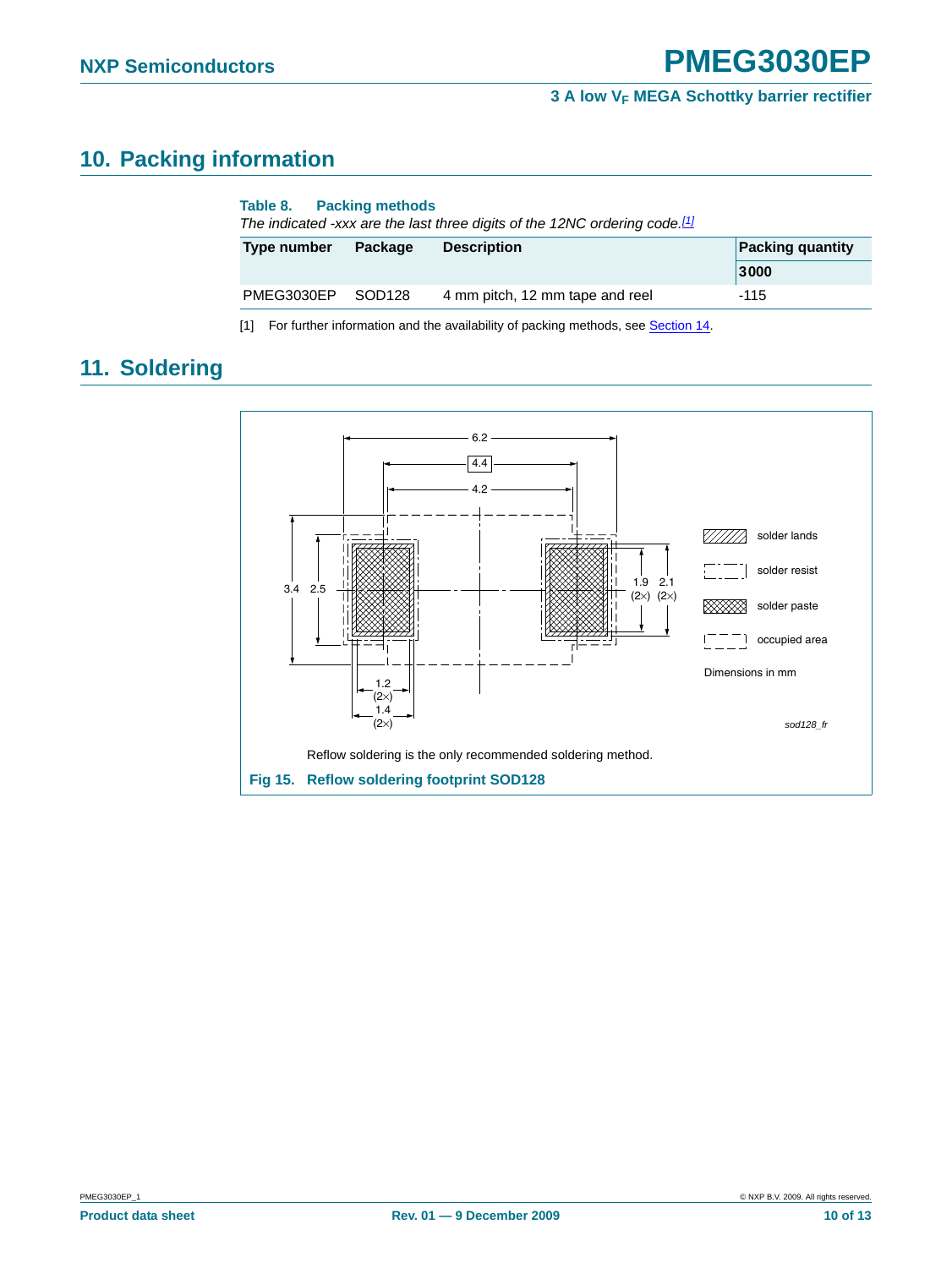# <span id="page-10-0"></span>**12. Revision history**

| Table 9.<br><b>Revision history</b> |              |                    |                          |                          |  |
|-------------------------------------|--------------|--------------------|--------------------------|--------------------------|--|
| Document ID                         | Release date | Data sheet status  | <b>Change notice</b>     | <b>Supersedes</b>        |  |
| PMEG3030EP 1                        | 20091209     | Product data sheet | $\overline{\phantom{0}}$ | $\overline{\phantom{0}}$ |  |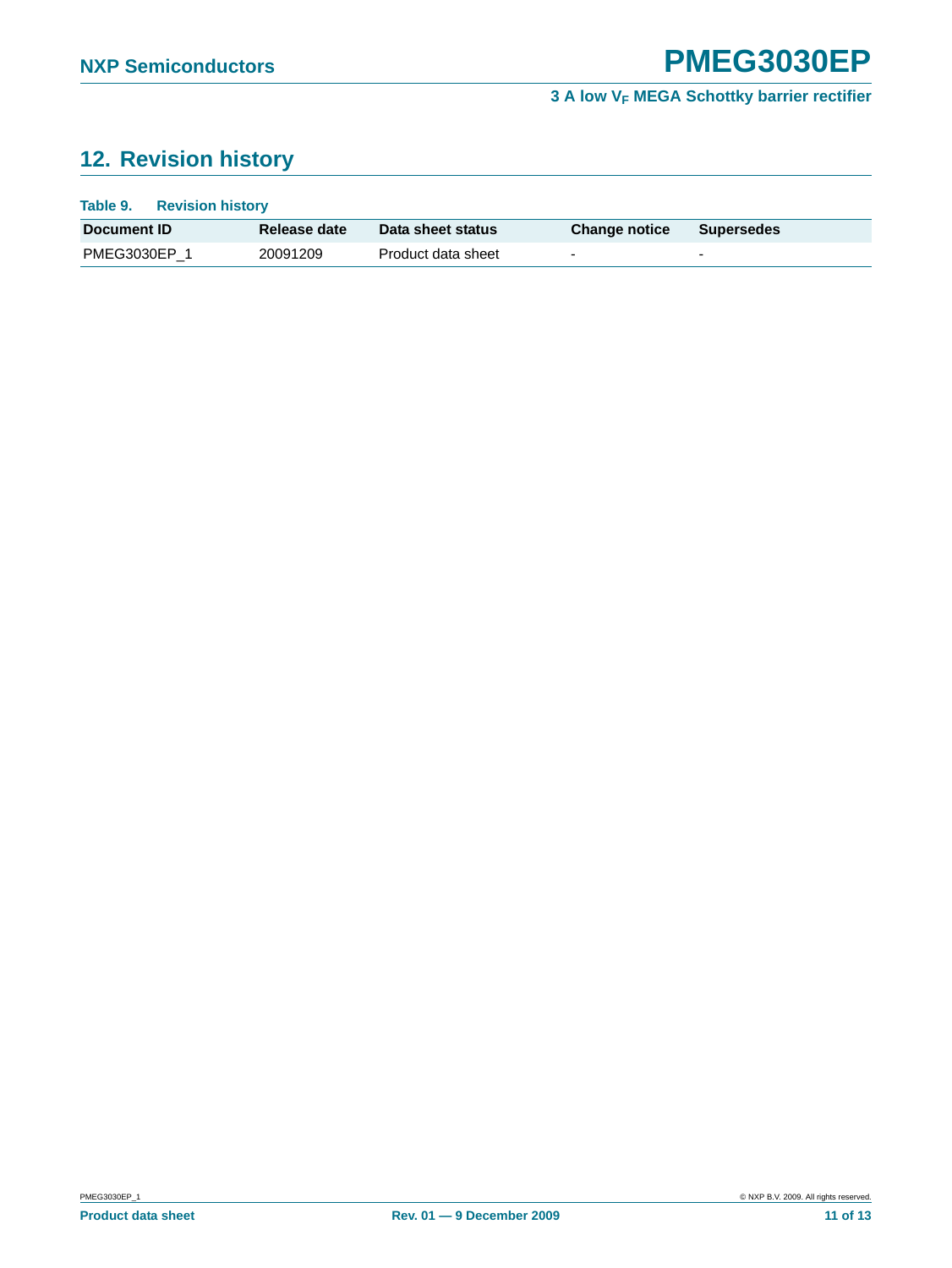# <span id="page-11-1"></span>**13. Legal information**

### <span id="page-11-2"></span>**13.1 Data sheet status**

| Document status <sup>[1][2]</sup> | Product status <sup>[3]</sup> | <b>Definition</b>                                                                     |
|-----------------------------------|-------------------------------|---------------------------------------------------------------------------------------|
| Objective [short] data sheet      | Development                   | This document contains data from the objective specification for product development. |
| Preliminary [short] data sheet    | Qualification                 | This document contains data from the preliminary specification.                       |
| Product [short] data sheet        | Production                    | This document contains the product specification.                                     |

[1] Please consult the most recently issued document before initiating or completing a design.

[2] The term 'short data sheet' is explained in section "Definitions".

[3] The product status of device(s) described in this document may have changed since this document was published and may differ in case of multiple devices. The latest product status information is available on the Internet at URL http://www.nxp.com.

## <span id="page-11-3"></span>**13.2 Definitions**

**Draft —** The document is a draft version only. The content is still under internal review and subject to formal approval, which may result in modifications or additions. NXP Semiconductors does not give any representations or warranties as to the accuracy or completeness of information included herein and shall have no liability for the consequences of use of such information.

**Short data sheet —** A short data sheet is an extract from a full data sheet with the same product type number(s) and title. A short data sheet is intended for quick reference only and should not be relied upon to contain detailed and full information. For detailed and full information see the relevant full data sheet, which is available on request via the local NXP Semiconductors sales office. In case of any inconsistency or conflict with the short data sheet, the full data sheet shall prevail.

## <span id="page-11-4"></span>**13.3 Disclaimers**

**General —** Information in this document is believed to be accurate and reliable. However, NXP Semiconductors does not give any representations or warranties, expressed or implied, as to the accuracy or completeness of such information and shall have no liability for the consequences of use of such information.

**Right to make changes —** NXP Semiconductors reserves the right to make changes to information published in this document, including without limitation specifications and product descriptions, at any time and without notice. This document supersedes and replaces all information supplied prior to the publication hereof.

**Suitability for use —** NXP Semiconductors products are not designed, authorized or warranted to be suitable for use in medical, military, aircraft, space or life support equipment, nor in applications where failure or malfunction of an NXP Semiconductors product can reasonably be expected to result in personal injury, death or severe property or environmental

damage. NXP Semiconductors accepts no liability for inclusion and/or use of NXP Semiconductors products in such equipment or applications and therefore such inclusion and/or use is at the customer's own risk.

**Applications —** Applications that are described herein for any of these products are for illustrative purposes only. NXP Semiconductors makes no representation or warranty that such applications will be suitable for the specified use without further testing or modification.

**Limiting values —** Stress above one or more limiting values (as defined in the Absolute Maximum Ratings System of IEC 60134) may cause permanent damage to the device. Limiting values are stress ratings only and operation of the device at these or any other conditions above those given in the Characteristics sections of this document is not implied. Exposure to limiting values for extended periods may affect device reliability.

**Terms and conditions of sale —** NXP Semiconductors products are sold subject to the general terms and conditions of commercial sale, as published at http://www.nxp.com/profile/terms, including those pertaining to warranty, intellectual property rights infringement and limitation of liability, unless explicitly otherwise agreed to in writing by NXP Semiconductors. In case of any inconsistency or conflict between information in this document and such terms and conditions, the latter will prevail.

**No offer to sell or license —** Nothing in this document may be interpreted or construed as an offer to sell products that is open for acceptance or the grant, conveyance or implication of any license under any copyrights, patents or other industrial or intellectual property rights.

**Export control —** This document as well as the item(s) described herein may be subject to export control regulations. Export might require a prior authorization from national authorities.

**Quick reference data —** The Quick reference data is an extract of the product data given in the Limiting values and Characteristics sections of this document, and as such is not complete, exhaustive or legally binding.

## <span id="page-11-5"></span>**13.4 Trademarks**

Notice: All referenced brands, product names, service names and trademarks are the property of their respective owners.

# <span id="page-11-0"></span>**14. Contact information**

For more information, please visit: **http://www.nxp.com** For sales office addresses, please send an email to: **salesaddresses@nxp.com**